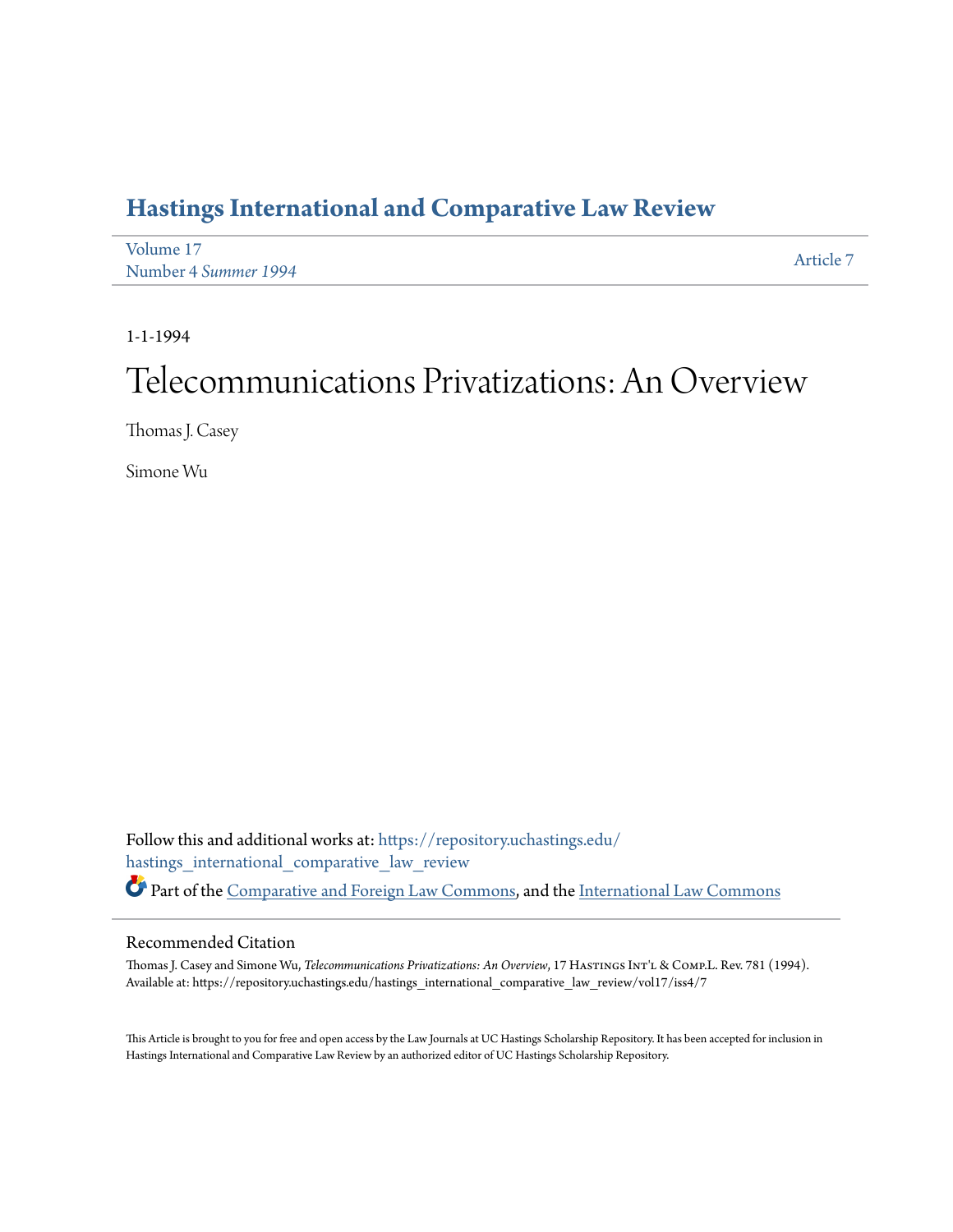# **Telecommunications Privatizations: An Overview**

*By* **THOMAS J. CASEY** *and* SmioNE Wu\*

# **I. Introduction**

Privatization in the telecommunications sector **is a** growing international phenomenon. Unlike the United States, telephone service in the vast majority of countries has long been provided exclusively **by** government-owned and operated entities under monopolistic market structures.<sup>1</sup> In some cases a state-owned company has been the service provider; in others a division of the government has operated the network and has provided service itself.

In recent years, countries all over the globe have privatized, are privatizing, or are considering privatizing their telecommunications services providers. For example, the **U.K.,** Argentina, Mexico, Chile, Venezuela, Australia, Hong Kong, Indonesia, and New Zealand have sold interests in their national telephone companies to private investors. Germany, Denmark, Italy, the Netherlands, and India have also announced plans to privatize.<sup>2</sup> Hungary is just completing the sale of a thirty percent interest in its national phone company to a consortium led **by** Ameritech and Germany's Deutsche Telekom. Singapore

**<sup>\*</sup>** Mr. Casey is a partner with Skadden, Arps, Slate, Meagher & **Horn,** Washington. D.C.. Ms. Wu is a senior attorney with **MCI** Telecommunications Corp. and was previously an associate with Skadden, Arps. Skadden, Arps has been retained in more than twenty government privatizations in the past **few** years, including telecommunications privatizations or pre-privatization studies in Thailand, Indonesia, Paraguay, Portugal, Greece, Hong Kong, Hungary, New Zealand and Venezuela, representing governments. bidders, buyers and underwriters. In these assignments the firm has assisted in preparing legislation, ministerial decrees, contracts, and other offering documents. In this process, we have analyzed the substance of, and balance to be struck between, legal, sector policy, trade, financial, and political factors; and we have come to a more complete and integrated understanding of what is required to successfully conclude a privatization.

*<sup>1.</sup> See* U.S. Dept. of Commerce, National Telecommunications Administration, Comprehensive Examination of U.S. Regulation of International Telecommunications Services. 58 Fed. Reg. 4848 (1993).

<sup>2.</sup> Private Phones in Europe, FIN. TIMES, Nov. 10, 1993, at 15; see Stefan Wagstyl, *Indian Telecoms Network to Make \$500m Offering, FIN. TIMES, Nov. 5, 1993, at 24.*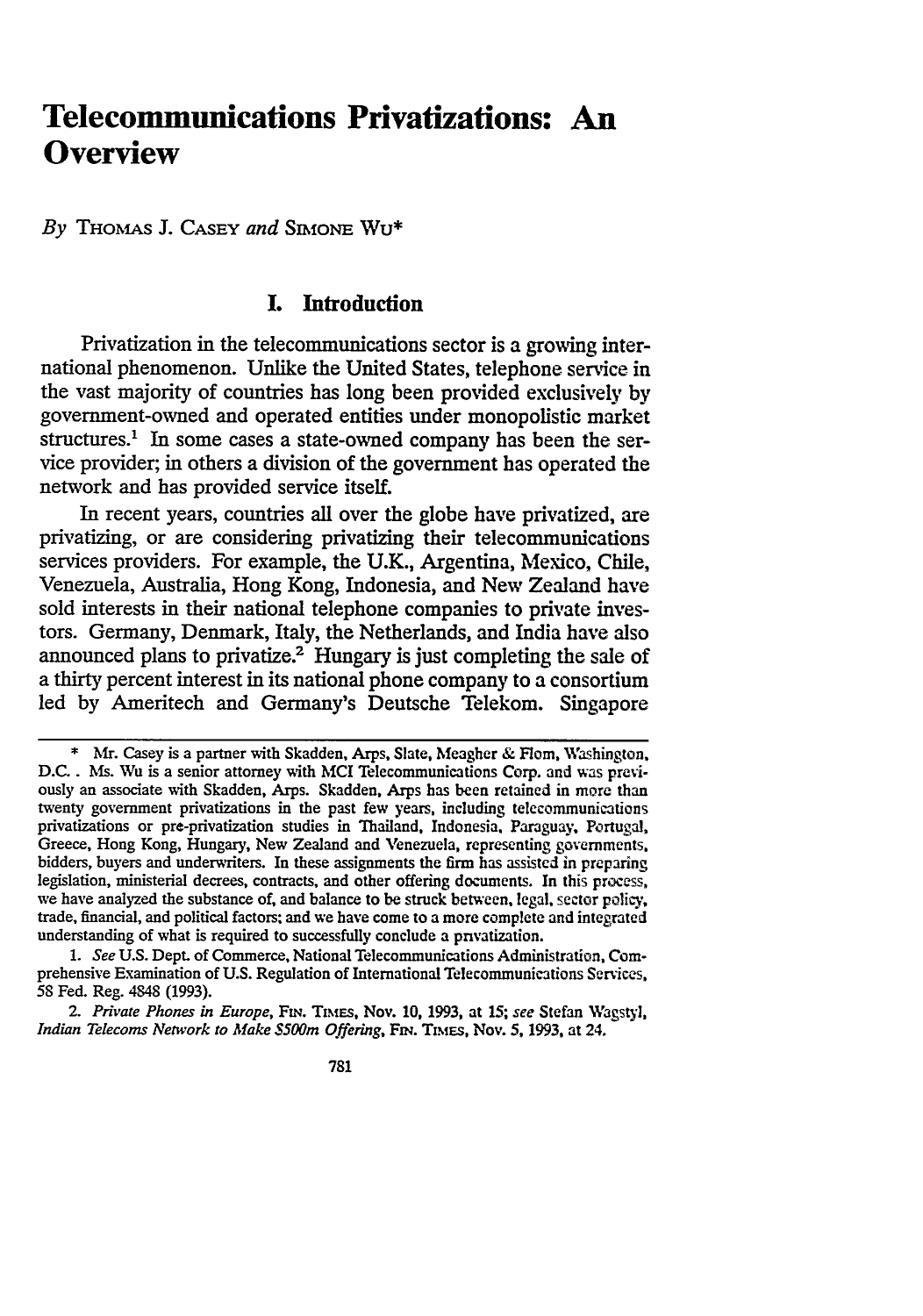floated shares of Singapore Telecom in November 1993.<sup>3</sup> France, Portugal, and Turkey also appear to be planning for some form of telecommunications privatization.4 In addition, several countries, including Hungary, Greece, Mexico, Venezuela, the U.K., and a number of countries of the Commonwealth of Independent States have privatized their mobile telecommunications sector by licensing private parties to provide cellular or other mobile services.

This article examines the motivations behind the privatization trend and the means and special concerns of telecommunications privatization.

#### **H. Motivations Behind Privatization**

There are as many reasons for privatization as there are countries that privatize. The primary economic theory set forth for privatization is that private enterprise — and competition, which is often introduced as part of the privatization process — better uses public resources and is more efficient than government management.<sup> $s$ </sup> Enhancing productivity and efficiency is vital to a country's economic development.

**A** modem telecommunications infrastructure is also essential to economic development. Indeed, governmental ownership of telecom facilities throughout much of the world has traditionally been viewed as essential to national security. As a vital part of a country's infrastructure, telecommunications facilities serve both public and private needs. Adequate telecommunications capabilities are necessary to attract international and domestic investment. Businesses must be located where telecommunications infrastructure will support their existing and planned operations. Investment goes hand in hand with the existence, or development, of an environment that is conducive to achieving a return on that investment.

The successful modernization of infrastructure requires an influx of capital and the development of trained management and technical

<sup>3.</sup> Teo Poh Keng, *Singapore Telecom Defies Sell-Off Fears, Jumbo Privatization off to Orderly Start,* **THE NIKKEI WKLY,** Nov. 8, 1993, at 23.

<sup>4.</sup> Peter Wise & Andrew Adonis, *Portugal Prepares Telecoms Sell-off*, FIN. TIMES, Nov. 24, 1993, at 7; *Private Phones in Europe, supra* note 2, at *15; Turkey Telecommunications: Growing Fiber Optic Market,* **MIDDLE EAST ExEcutIvE** Rep., Sept. 1993, at 19.

<sup>5.</sup> Efficiency in this sense refers to both "static efficiency," or cost-effective operation, and "dynamic efficiency," or innovation and new investment. Mary M. Shirley, *The What, Why, and How of Privatization: A World Bank Perspective,* 60 **FORDHAM** L. REv. **S23,** S25-27 (May 1992) [hereinafter *The What, Why, and How of Privatization].*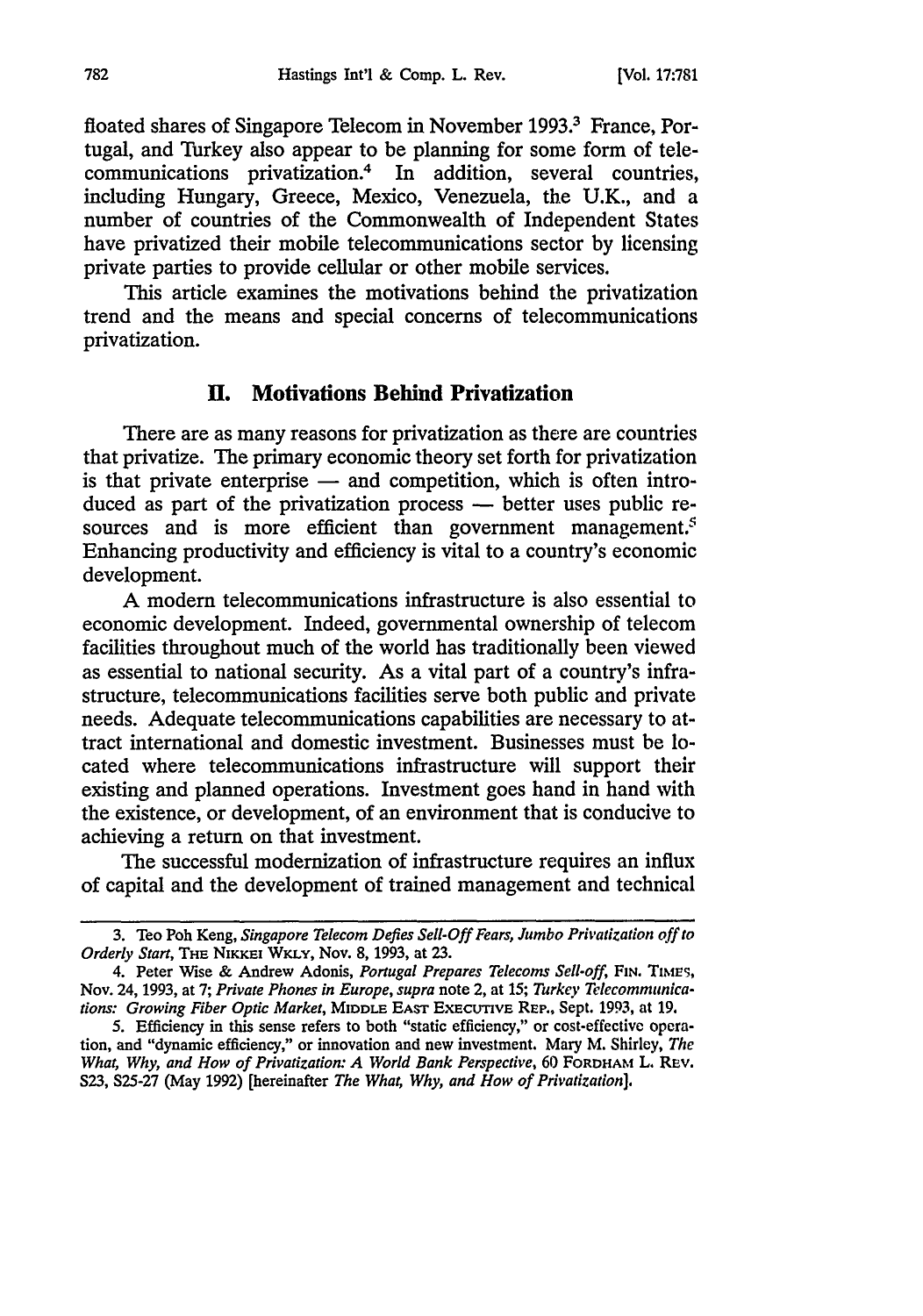personnel. In some countries these are in short supply. Privatization of state assets is a way of attracting the capital and personnel necessary to develop the infrastructure. In the telecommunications context, privatization often involves investment by experienced network operators, as in the case of the sale of a thirty percent stake in the Hungarian telephone company to the Ameritech-Deutsche Telekom consortium. Total investment - financial, technological, and manage $rial - by experienced operators is a way to bring an antiquated net$ work up to date.

Privatization is also a means to operate, maintain, and upgrade the network over time without requiring government funds, which are typically in short supply. In telecommunications, the avoidance of operating and capital funding requirements can be a very powerful motivator since the costs of building the interactive, multimedia networks of the future will reach into the trillions of dollars in the developed countries alone. In the absence of new capital, these expansion programs must be paid for locally, which drains precious resources out of frequently strained economies.

Privatization can also be an effective means of generating much needed funds to reduce deficits or to fund other projects.<sup>6</sup> In Greece, for example, two cellular licenses were awarded to private consortiums in 1992 for a combined US\$320 million. Not only will cellular services be provided competitively to the public in accordance with a government specified roll-out schedule and service quality standards, but the government has also obtained funds for other uses. The sale of a forty percent interest in Compañia Anonima Nacional Telefonos de Venezuela (CANTV), the Venezuelan national telephone company, produced US\$1.9 billion for the government.

There are defensive motivations to privatization as well. That is, forces beyond any single government's control are unleashing change which cannot be resisted. Technology permits multinational corpora-

*<sup>6.</sup> Compare The Wha; Why, and How of Privatization, supra* note **5.** at **S27 (-If** priced properly, the sale of a public enterprise will only generate income in an amount equal to the discounted net present value of any future income the enterpnse would have generated for the government plus the scrap value of the enterprise.") This does not **ac**count for the fact that a more efficient enterprise offering more and better services could, even at lower rates, do better and generate more revenues than the enterprise would have as a government-run behemoth. This potential increase in revenues should be considered in pricing the public enterprise for sale. Such sale could therefore generate more income for the government than that which the government would have received from operating the enterprise. In addition, the government may need the immediate influx of funds from a sale.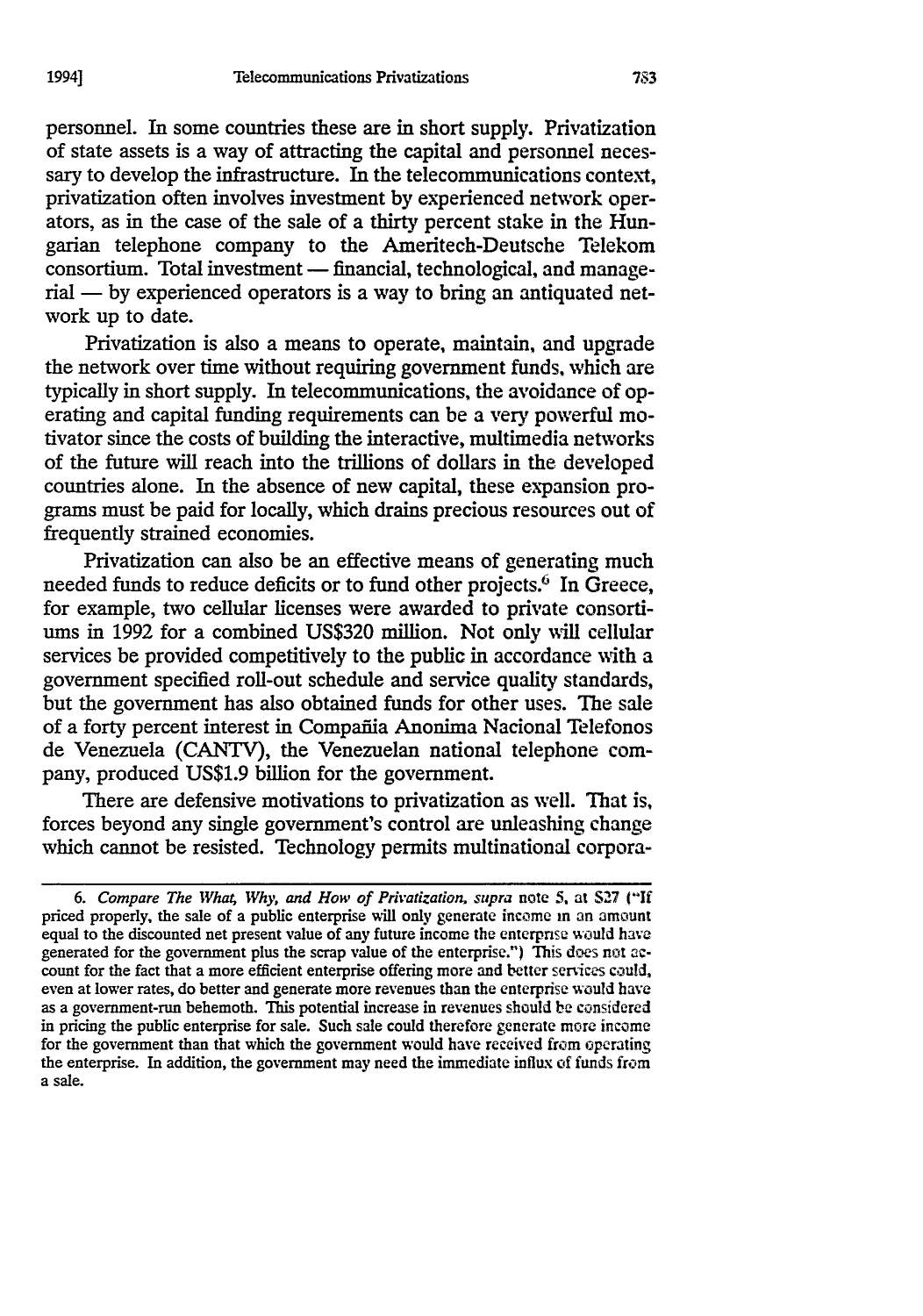tions or other entities to create networks that take valuable business away from local public service providers. Also, regional political organizations may adopt policies that cause liberalizations in market structure whether the national government is ready or not.

China's Ministry of Posts and Telecommunications (MPT), for instance, serves as the country's long distance carrier as well as its primary telecommunications policy-setting body and regulatory agency. It is also the liaison between the Chinese central bureaucracy and the thirty semi-autonomous provincial carriers. The thirty provincial carriers rely in varying degrees upon the MPT for investment funds and are proportionately more or less autonomous.7 It is easy to see how a provincial carrier might adopt liberalization policies faster than the MPT in order to better meet local needs. If several provincial carriers initiate liberalization activities, the MPT may be driven to action, even if only to restore a degree of uniformity nationwide. In addition, other ministries and some large industrial organizations operate private communications networks. It is reported that these Ministries may be interested in interconnecting their networks in the future to compete with the MPT's network.<sup>8</sup>

Most privatizations are driven by a combination of these motivations. Each government privatizes differently because the priority of its objectives determines not only the success of the privatization and the conditions under which it takes place, but also the shape of the sector thereafter. For example, if the state wishes to obtain large proceeds for its current budgets, it may be inclined to grant the privatized company certain valuable rights extending into the future. However, the public's interest in competitive provision of services and products frequently conflicts with these special rights. Privatization thus requires a state to prioritize, often for the first time, among important but inconsistent values. Consider, for example, the flip side of the defensive privatization  $\dot{\rm con}$  — where the political climate or public opinion does not favor privatization but the government wants to go ahead for other reasons. In this case, "selling" the privatization and its potential benefits to the public will be an important concern of the

<sup>7.</sup> Bill Bien, *Chinese Telecommunications,* U.S. Dept. of Commerce, **Office** of Telecommunications (draft dated November 1, 1993).

<sup>8.</sup> *Id.* The ministries operating their own networks include the Ministry of Railways, the Ministry of Petroleum, the Ministry of Coal, the Ministry of Water and Power, the Bank of China, the New China News Agency, and the People's Liberation Army.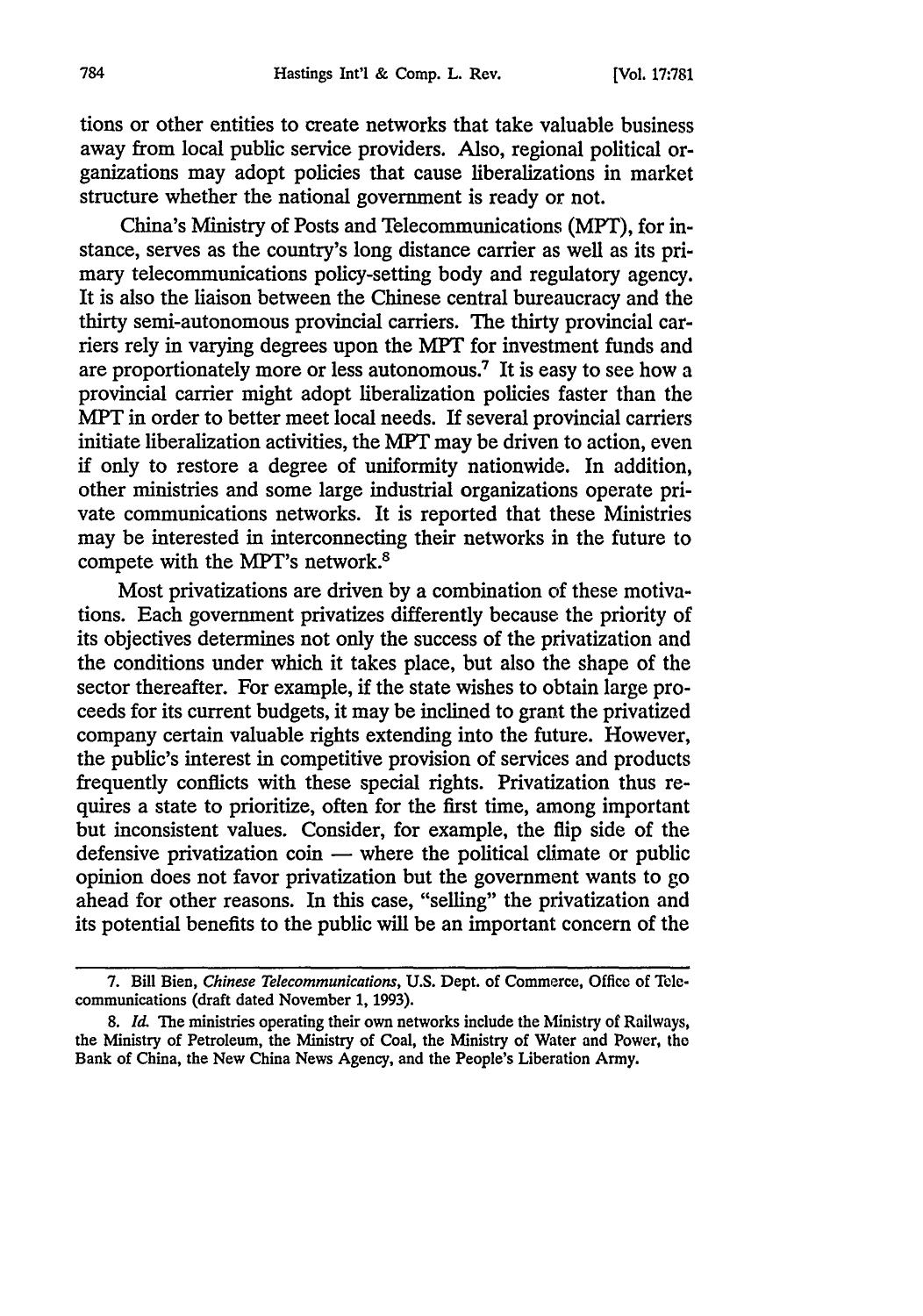government.9 The need to win short term public support may prevent the government from pushing for other goals, even those of long term public benefit.

Before beginning the privatization process, the government must determine its goals in order to pursue the path most likely to achieve those goals. Argentina began its telecom privatization, for example, in an economic downturn with increasing foreign debt. The sale of the telephone company generated significant and much needed revenues for the government, and at the same time updated the antiquated telephone network. On the other hand, even though British Telecom's network was already modernized, privatization enhanced the company's competitiveness both within the **U.K.** and globally. Only after determining its goals, can the government formulate a specific privatization plan.

In the best case, privatization can achieve all of the above goals of the government. However, it takes time, commitment, and effort to achieve those goals, and in the short term, some or all of the government's objectives will likely remain unmet. In Argentina, for example, the privatized telephone companies<sup>10</sup> still have service problems and rates have gone up rather than down.<sup>11</sup> In fact, service in Argentina can still be as troublesome as it is in nearby Brazil, whose telephone company is state-run.12

**10.** The national telephone company, **ENTEL, was** divided into two entities, Telefon**iea** of Argentina and Telecom of Argentina. One serves the northern portion of the coun**try;,** the other serves the south.

**11.** Douglas Feiden, *Overseas Operators; Telephone Privatization Plans Could Boost Service, Costs, CRAN's* N.Y. Bus., July **19-25, 1993,** at 21.

**1994]**

**<sup>9.</sup>** The privatization process of telecommunications service providers is almost always conducted amid intense public scrutiny and comment. *See Hilary* Barnes, *Danish Sell-off Confronts Two Obstacles,* **FIN. Tams,** Nov. **4,** 1993, at **29;** *Telecommunications and Power May Set Privatization Trend,* **E. AsiAN** EXECuTIVE REP., Aug. **15, 1993,** at 24 (discussing Thai experience in telecom and power areas). **The** much talked about privatization of Deutsche Telekom, for example, stalemated for years as the Social Democrats raised opposition to the plan. *See, e.g.,* Ariane Genillard, *Cross-Party Talks Clear Way for Sale of Deutsche Telekom,* FIN. Tmms, Nov. **6-7, 1993,** at 24. *See also German Government, Opposition Agree on Telekom Privatization,* **REUTER** Bus. **Rm,.,** Nov. **5,1993;** Ariane Genillard, *Deutsche Telekom Hangs on for Sell-off Call, FrN.* Tsms, Oct. **26. 1993.** at **27.** We in the United States may not fully appreciate the extent of the debate over these issues in other nations given that our own telecommunications services have always been provided **by** private companies.

<sup>12.</sup> *Id.*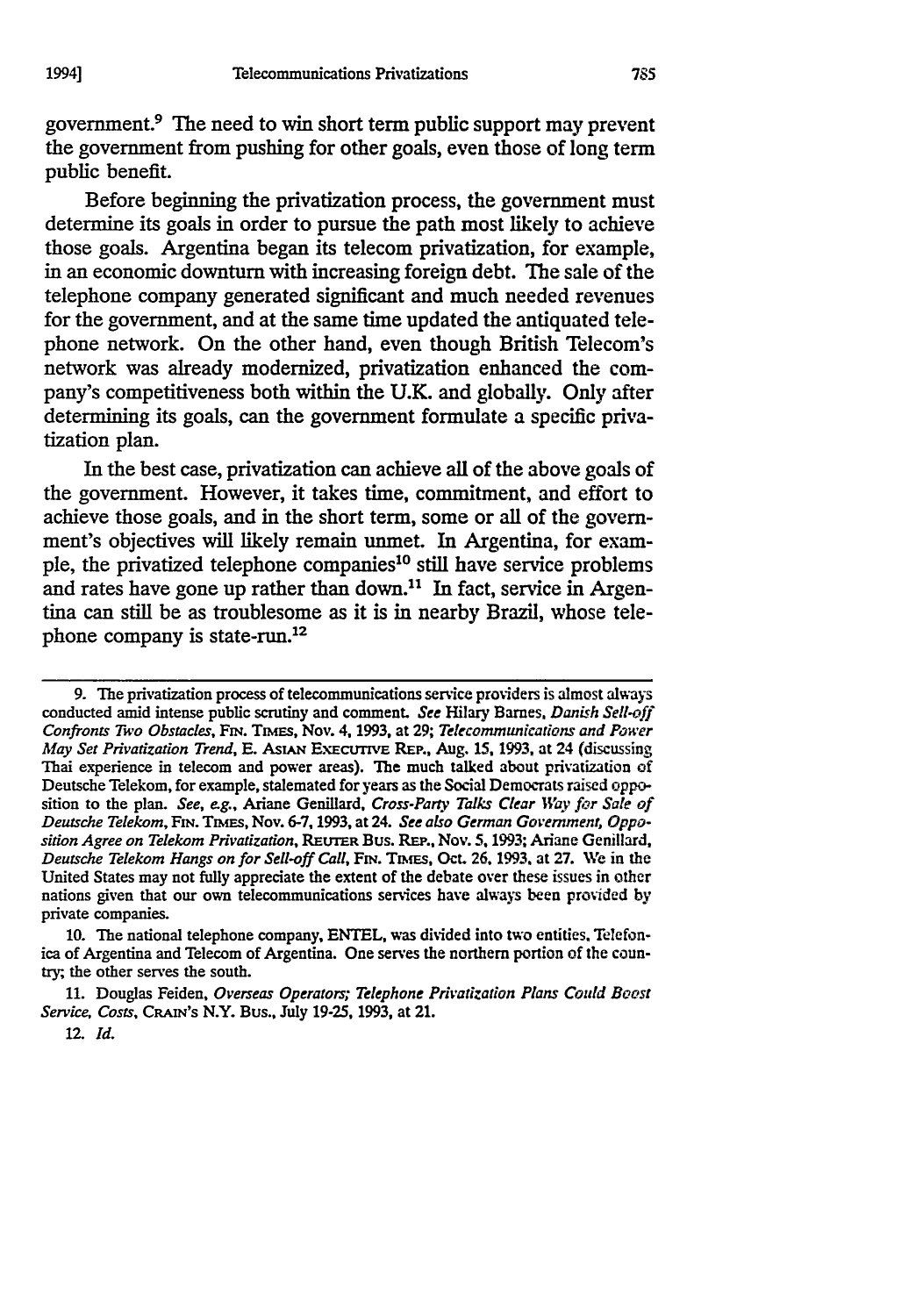## **Hi. The Privatization Process in the Telecommunications Context**

Privatization is more than simply the transfer of asset ownership from the government to the private sector; it is a way to de-politicize business enterprises. One common denominator of all successful privatizations is the removal of the commercial, financial, and strategic decisions of the business away from political considerations.

Normally, a modest change from a government ministry to a government-owned corporation will not be sufficient to break the control of the political system. Private ownership, either in whole or in part, has proven to be the most reliable catalyst to move firms to the necessary level of efficiency. Indeed, privatization frequently means not only the introduction of private capital into the company itself, but also the introduction of private competitors into the market in which the product or service is provided.

The discipline of at least some private ownership is essential to de-politicization because private capital usually insists on the definition and adoption of a stable legal framework for the allocation of rights and responsibilities between the company and the government. Only by creating an independent framework for parties which is entirely separate from the state, with rights enforceable under the law, can the culture of the enterprise, as well as the relationship between the firm and the state, be altered in a fundamental way.

The telecommunications sector presents a unique context for privatization. The industry involves ownership, maintenance, and operation of an extensive physical infrastructure, including customer premises equipment (CPE); public transmission facilities (terrestrial fiber optic, cable, microwave, and satellite); provision of services to end-users; and the development, integration, and implementation of technological advances to improve capabilities and services.

Telecommunications privatization can also mean granting licenses to private parties for the provision of value-added, cellular, paging, or other telecommunications services not provided by governmentowned services.

#### *A. Regulatory Issues*

In reviewing successful telecommunications privatizations, several structural patterns emerge. There can be a tension between the desire to rid the business enterprise of the distortions created by political control and the state's unwillingness to abandon its ability to af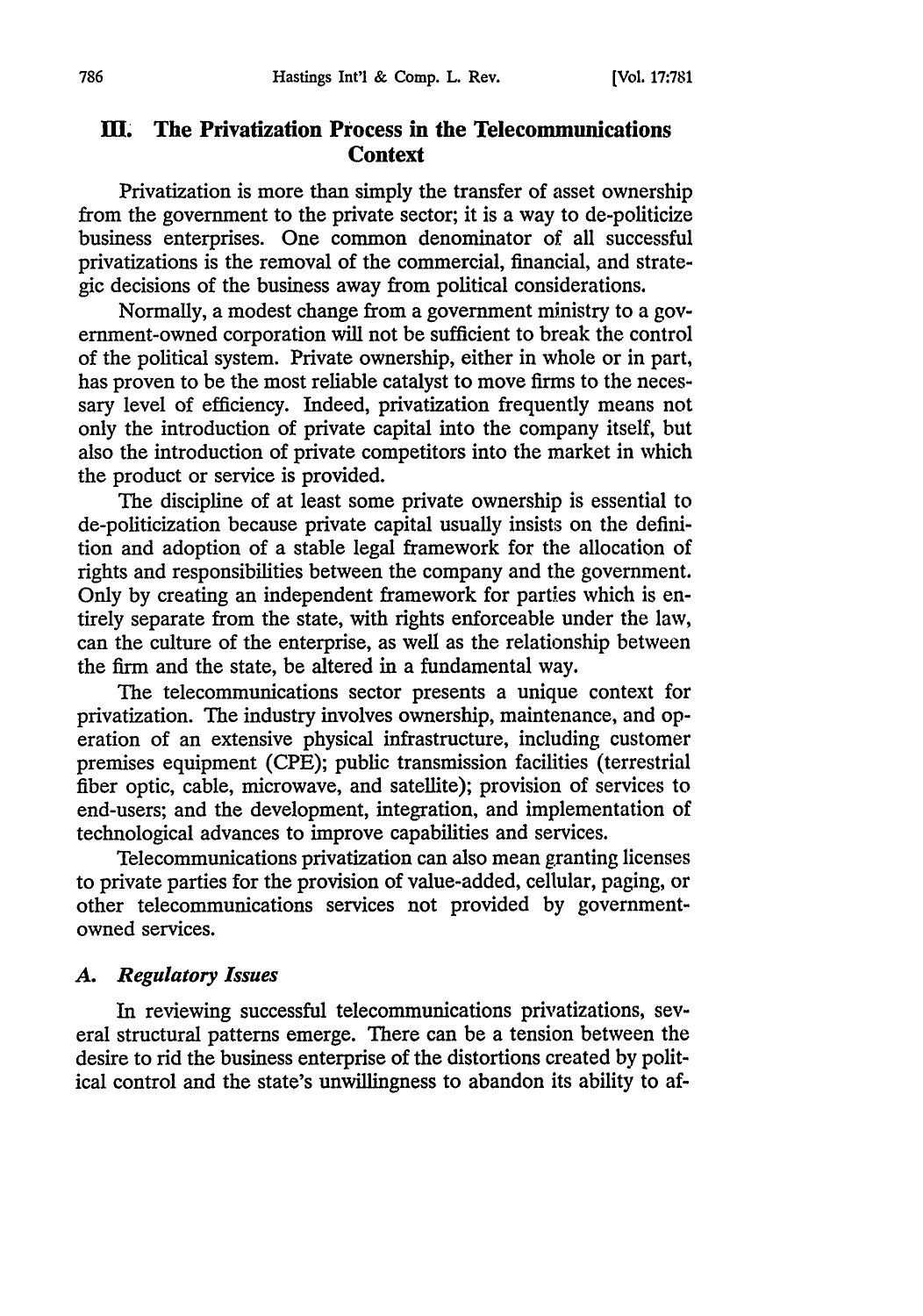fect the conduct of the company. A balance lies in identifying in advance the influence the state wishes to exert so that it is predictable and reasonable. Telecommunications regulatory frameworks are typically enacted to ensure that the privatized company will meet the government's stated expectations.

For a privatization to be successful, the government must attract the right buyer. Where a strategic stake is being offered in a competitive bid, this is especially important because the buyer will be expected to commit not only funds but technical and managerial expertise as well. The ultimate success of the privatization will depend strongly on the buyer's intentions, commitment, relationship with the government, experience, understanding of local culture, circumstances, needs, and technological and managerial capabilities.

Potential purchasers will demand a transparent legal and regulatory framework for the privatized sector and the privatization process **-** including the process for making the investment, the day-to-day operations of the company, and, ultimately, the removal of profits. Otherwise, interested buyers will not have the confidence to invest the time, effort, and funds necessary for the successful operation of the privatized company. The buyer's investment is, after all, motivated by business reality. The transaction must make economic sense.

As a result, the state's on-going regulation of the telecommunications companies should be separated from any on-going ownership or proprietary interest in the company. Such independent regulation is preferred by buyers and provides stability to the market. For example, the Australian Telecommunications Authority (AUSTEL) existed prior to the privatization of AUSSAT, the state owned satellite company, and the introduction of its competitor, Optus (a consortium comprised of BellSouth, Cable & Wireless, and domestic Australian investors). Regulations adopted in the privatization process turned AUSTEL from a weak agency into a potentially strong one, with authority over rates, interconnection, and other matters. The British and Greek governments established new agencies, Oftel and the National Telecommunications Commission respectively, as the regulatory bodies for their telecommunications service providers. The telecommunications sector law ensures that the agency is independent from undue political pressure.

Telecommunications legislation and regulation should clearly set forth the company's rights and obligations with respect to the types of services to be offered, the degree of market competition, rate regulation, service quality standards, capital investment, network moderni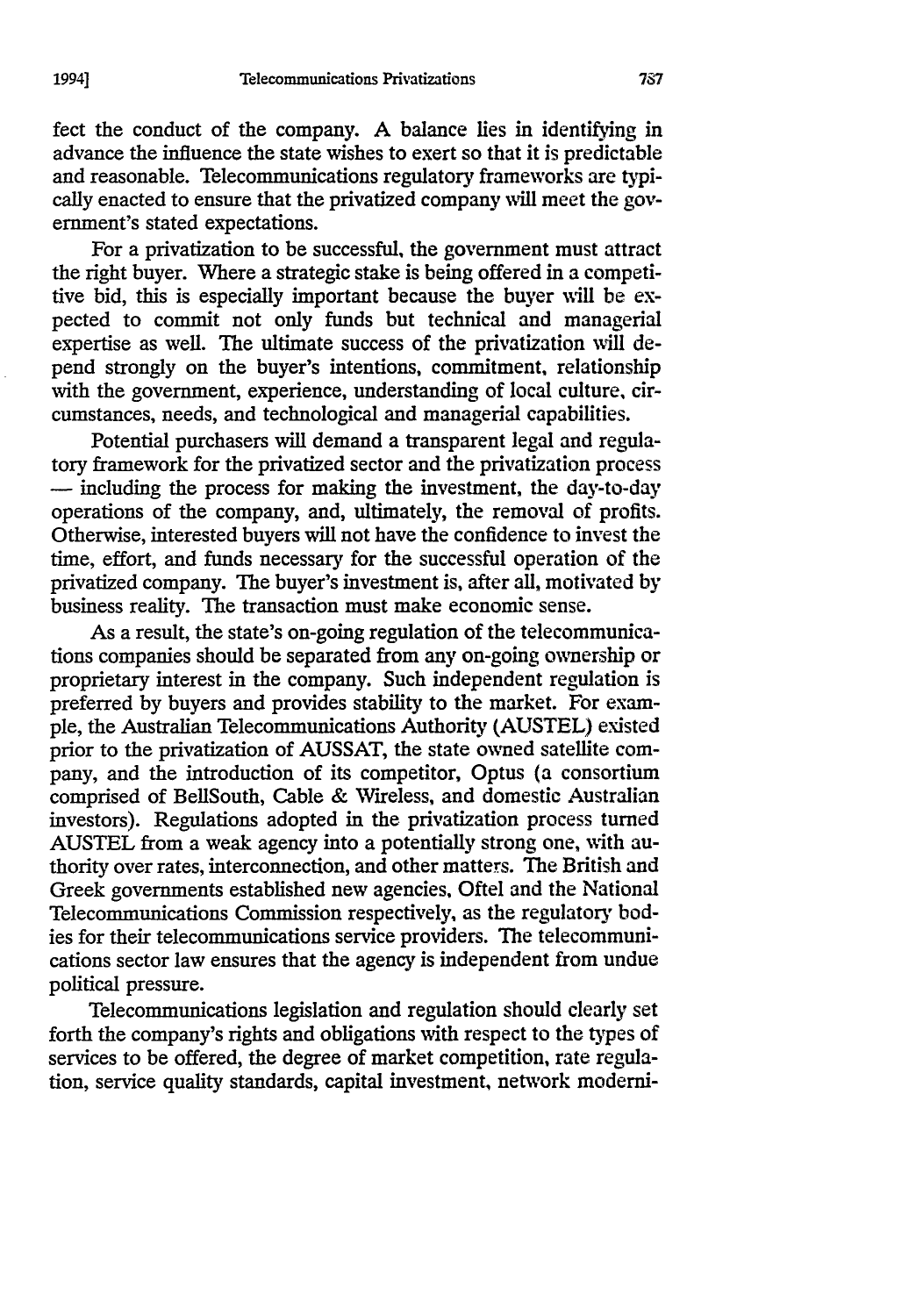zation, interconnection, nondiscriminatory and anticompetitive conduct, license and concession fees, national security and emergency procedures, and public payphone installation and operation. The government's rights and obligations with respect to the amendment or termination of licenses and the inspection of the company's operations or facilities should also be specified so that both sides have a clear understanding of their relationship. Hearing procedures that give service providers the opportunity to present evidence supporting their position and to be fairly heard prior to license termination or amendment offer the potential buyers additional assurance. These issues may be addressed in sector law, sector regulations, or the license or concession granted to the privatized company or new service provider.

All laws and regulations should be drafted with an eye toward conformance with international telecommunications and other applicable standards and with the understanding that amendments may be necessary in the future to ensure continued conformance. European Community (EC) directives applicable to telecommunications are particularly important if the country is or may become a member of the EC. These considerations ensure that the network will be integrated with the global telecommunications infrastructure and will be able to meet the needs of the public in the future.

#### *B. Structuring Ownership and Control*

The government's desire to maintain influence in the telecommunications sector may also extend to wanting an element of direct control over the privatized telephone company. This can be achieved through retention of majority equity ownership or voting control in the company or through ownership of a special share which gives the government certain rights, such as the British "Golden Share" or the New Zealand "Kiwi Share." For example, the British Golden Share entitles the government to participate in shareholder meetings, although it cannot vote; to nominate a certain number of directors; and to approve any changes to certain provisions of the Articles of Association, including restrictions on shareholding and citizenship requirements for the Board of Directors. The Golden Share approach gives the government influence over major issues but, from most buyers' perspectives, does not unduly restrict the company's independence.

However, not all governments retain an interest in the privatized company. The Argentine government, for instance, did not retain any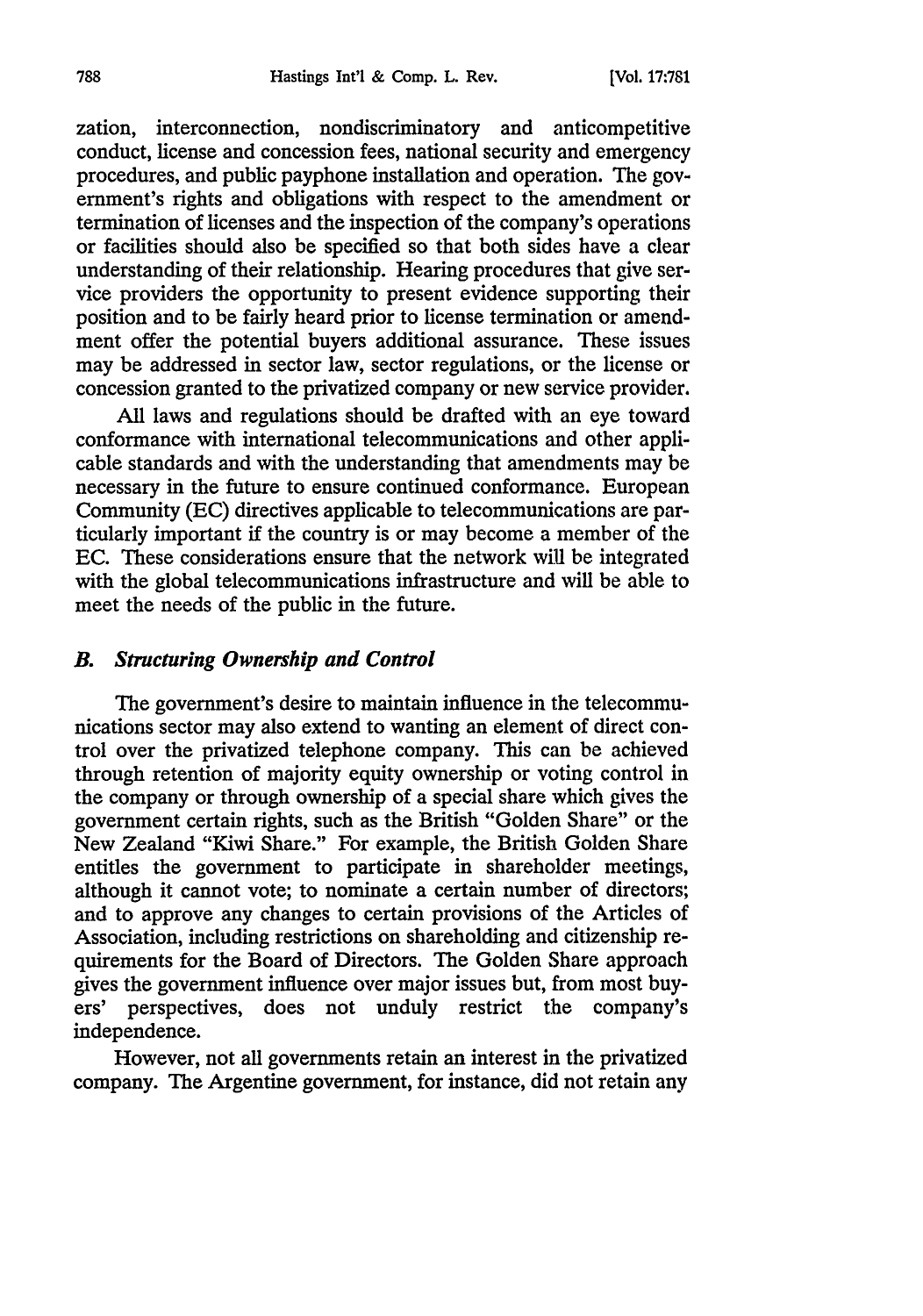equity interest or special shares. In such cases the government relies on its regulatory powers to ensure that the company fulfills its role.

The government may also want to ensure that revenues are invested back into the network and not unreasonably extracted by private investors. Thus, restrictions on dividend policies may be imposed.

In structuring elements of influence, the government must not forget the essential purpose of privatization. If the government seeks to retain too much control, its efforts to privatize will be undermined from the outset. The buyer of a strategic stake will require a significant element of control over the enterprise in order to justify the investment it is making. In Venezuela, this tension between the government's hesitation to remove all influence and the buyer's need for control was alleviated by forming two classes of stock. The Class A shares represent the forty percent held by the strategic investors. The Class B shares represent the forty-nine percent retained by the government. The Class **A** shareholders are entitled to elect four directors and the president of the company while the Class B shareholders can only elect two directors.

In order to make the privatization more politically palatable, the government may also require that a certain percentage of stock in the telephone company be set aside for company employees. For example, ten percent of the stock of the Argentine telephone companies was reserved for employee stock ownership plans. Both British Telecom and its competitor, Mercury Communications, have employee stock ownership plans. Eleven percent of the equity of Venezuela's CANTC was placed in trust for its employees. An employee stock ownership plan holds 4.4 percent of the equity of Mexico's Telmex, and Telmex also purchased another 1.4 percent for resale to certain employees.

Other ownership restrictions may also be imposed. Mexico, for example, requires that majority ownership of Telmex remain in Mexican control. The U.K. prohibits any one entity from holding more than a fifteen percent interest in British Telecom. New Zealand prohibits any one entity from holding more than a ten percent interest in New Zealand Telecom without the prior approval of the Board of Directors and the government (via its holding of the Kiwi Share).

Where the government chooses to retain an equity interest, it will typically sell between twenty and forty-nine percent of the company to private parties through an open bidding or a public offering. Sometimes, in a two step transaction, the government will first sell a certain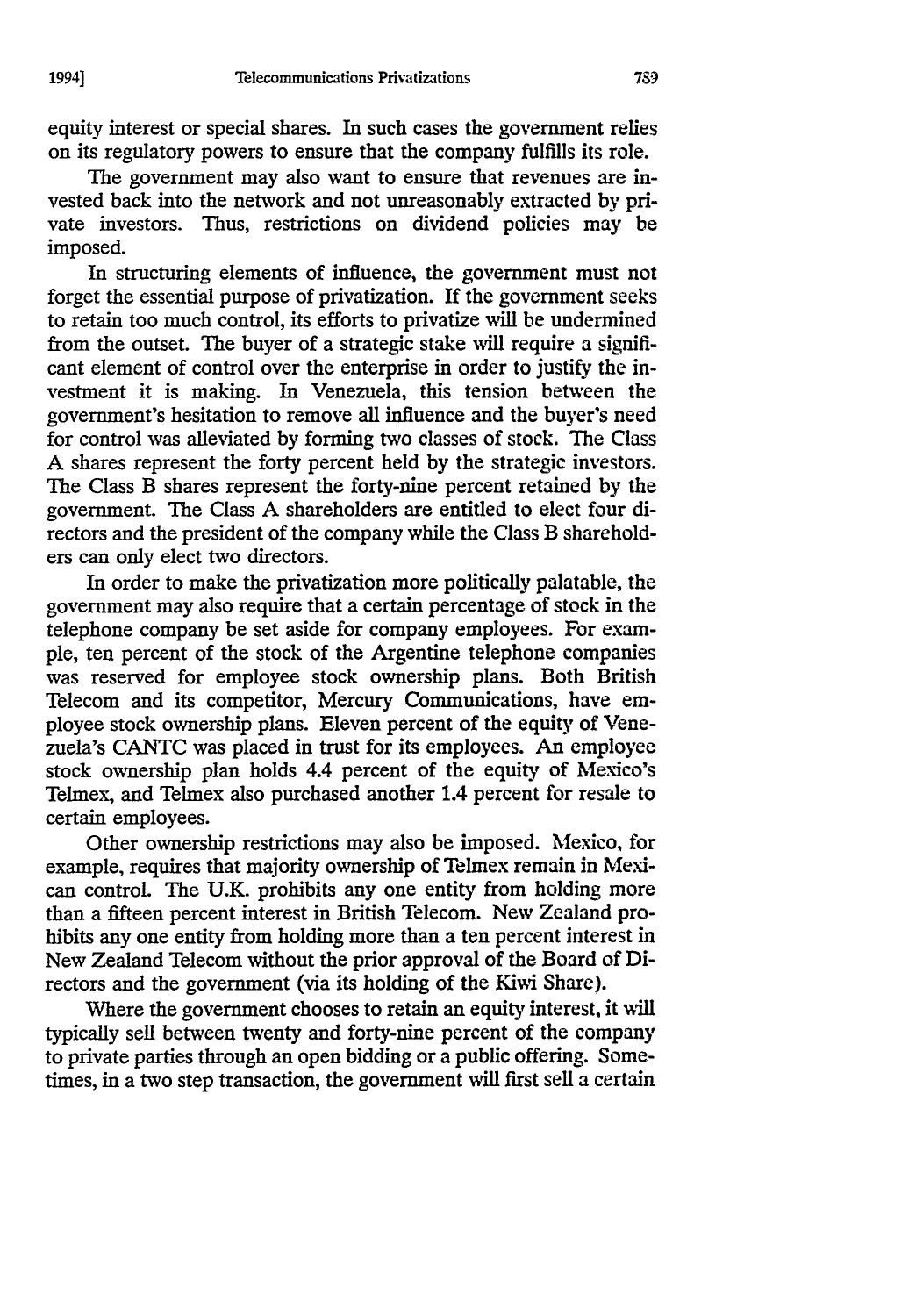stake in the company through a competitive bid, and then make a public offering of either a separate interest in the company or a portion of the interest sold to the winner of the competitive bid.

In Argentina, for instance, sixty percent of each company was sold to the highest bidder; thirty percent was subsequently sold through local public offerings; and ten percent was reserved for employees. In New Zealand, the government announced that it would either sell a forty-nine percent stake in the telephone company to a bidder and then conduct a public offering of the rest, or it would sell the entire company to the bidder but then require the bidder to sell approximately half of the equity to the public. The winning bidder, Bell Atlantic and Ameritech, purchased the entire company and then conducted the required public offering. An advantage of the two step process is that a stake held by a strategic investor can build confidence in the company and raise the value of the company for the public offering.

#### *C. Special Concerns of State-Run Economies*

Countries with state-managed economies that have not previously had open capital markets, convertible currency, or other free market features, may have a particularly difficult time privatizing. Governments privatizing in transition from a centrally-planned economy to a market-based economy face special problems. Among the most significant of these is the lack of market and legal structures from which to proceed. This manifests itself initially in the practical issues of establishing the ownership and valuation of telecommunications plants and facilities. Sometimes special privatization laws need to be passed to enable the government to sell state assets, license private service providers, clarify ownership of assets, and ensure an orderly process of privatization.

Assuming that the government is legally authorized to proceed, one of the first tasks to be undertaken in order to sell the stock of a state-owned telephone company to private parties is to determine the assets of the company. Such a determination is particularly difficult because general state ownership of all factors of production have blurred the lines of asset ownership between different state-owned entities. Also, regardless of whether the sale is conducted through open bidding, one-on-one negotiations, or public offerings, the market value of these assets and the company's operations must be established. In some instances, governments accustomed to a centrallyplanned economy have found it difficult to adjust to the concept of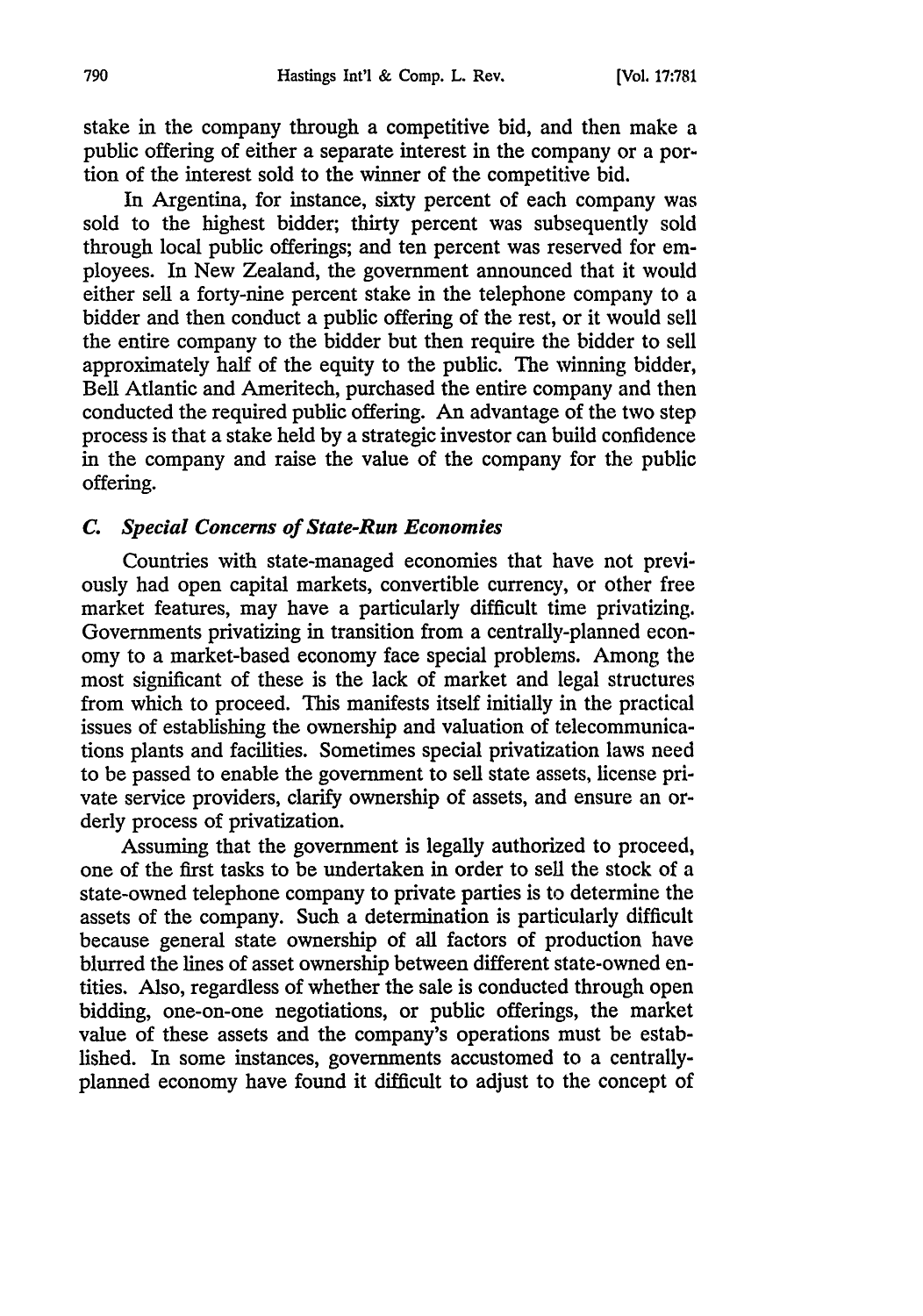"market value" as opposed to either what it paid for the assets originally, some calculation of the "inherent" worth of the assets, or asset replacement value.<sup>13</sup>

State-owned economies often have little or no experience in fashioning an independent legal system conducting the privatization transactions, or regulating the new private sector. The legal, financial, public relations, and marketing advisors that play a crucial role in the success of any privatization are especially important to guide state-run economies through the privatization process. Such advisors must understand the individual needs of the local community and their client, whether it is the government or the bidder. Experienced advisors should bring to their assignments an awareness of the many methods of accomplishing the various functions associated with privatization. Since such privatizations are political processes, advisors must bring a political sensitivity to their work as well.

## **IV. Conclusion**

The wisdom of private ownership is now generally accepted. In addition, essentially all the major telecommunications companies in the world are diversifying in a more or less similar fashion. While each is acting out its own strategic vision, these firms are riding the inexorable wave of technology around the globe. They bring with them the latest digital multimedia networks and wireless services. To carry out their strategies successfully, these firms require relatively open markets.

The high level of complexity in telecommunications privatizations and the increasing competition for investors' funds and expertise mean that privatizations cannot be conducted in a vacuum. Governments, buyers, and their respective advisors have to rely on the store of experience gained from previous privatizations while continuing to fashion creative responses to each country's particular circumstances.

The government's commitment to a successful privatization is critical. After all, it is the government that will structure the regulatory and economic environment within which the privatization will take place and within which the company will operate. It is the government that runs the privatization process, including establishing the valuation of the company and preparing the company for privatization

<sup>13.</sup> *See The Wha4 Why, and How of Privatization, supra* note **5,** at **S29-30** (noting the valuation problems of an African shipyard with government-appraised assets of *S62* million and prior-year profits of \$3600).